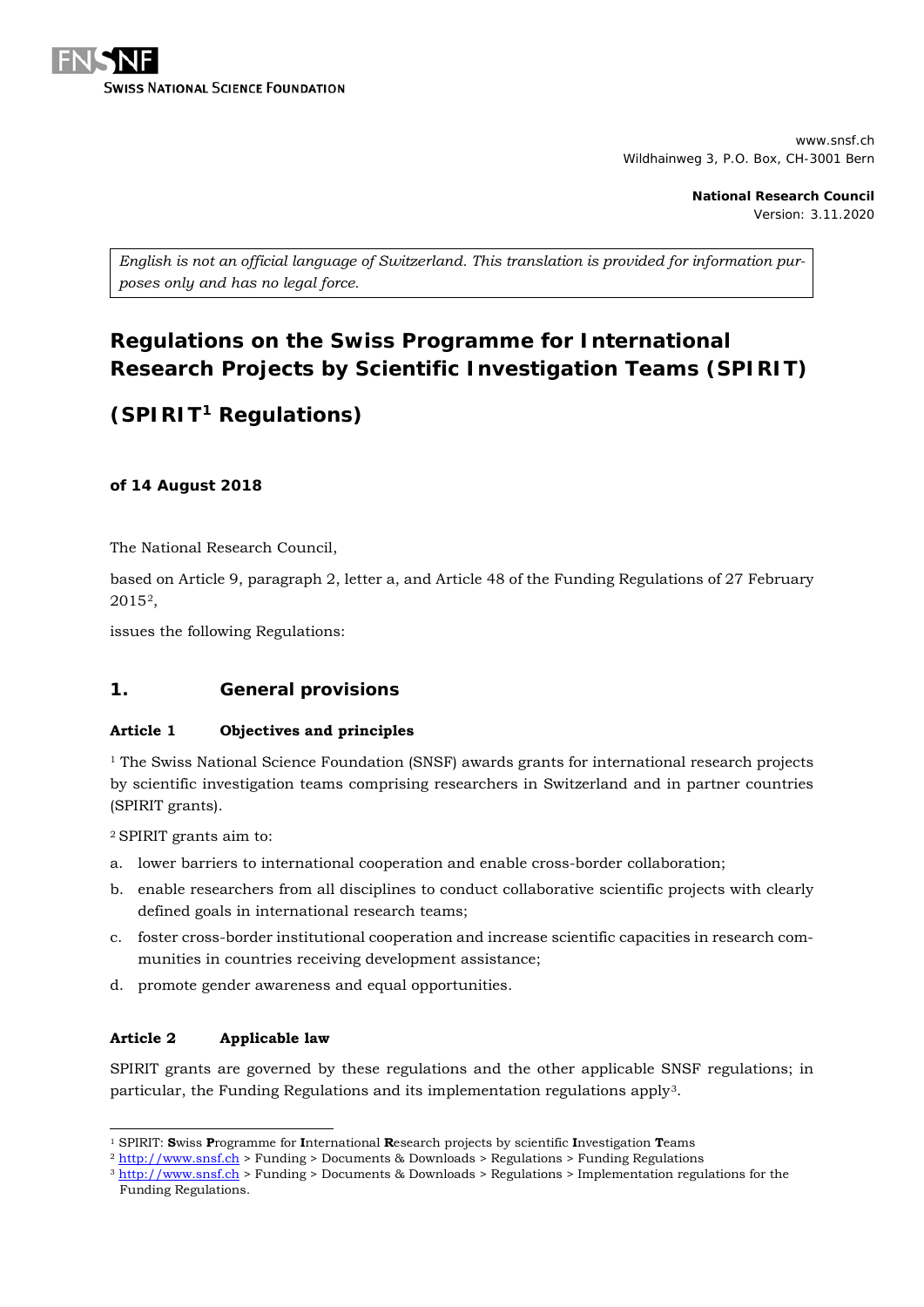# **Article 3 Funding period and amount**

<sup>1</sup> The maximum duration of a SPIRIT grant is four years, the minimum duration is two years.

<sup>2</sup> The maximum SPIRIT grant amount is 500,000 Swiss francs, the minimum amount 50,000 Swiss francs.

3 At least 30% of the approved amount must be spent in Switzerland and at least 30% in the partner country or countries.

## **Article 4 Partner countries**

 $<sup>1</sup>$  The SNSF determines the eligible partner countries on the basis of the list of official development</sup> assistance recipients established by the OECD Development Assistance Committee[4.](#page-1-0)

<sup>2</sup> The following countries are not eligible as partner countries:

- a. member countries of the European Union;
- b. countries associated to the 8th Research and Innovation Framework Programme of the European Union (2014-2020) "Horizon 2020" and forthcoming framework programmes;
- c. countries participating in a bilateral call with the SNSF.

# **2. Application requirements**

## **Article 5 Personal requirements**

<sup>1</sup> Natural persons are eligible to submit applications if they meet the general eligibility requirements for the submission of applications pursuant to Article 10 of the Funding Regulations of the SNSF; applicants in partner countries must fulfill the requirements mutatis mutandis.

<sup>2</sup> Applicants with a doctorate must have obtained the latter four years before the submission date of the application. Applicants without a doctorate must generally have completed three years of research work as their main source of income since obtaining their higher education degree. Such research work will be regarded as equivalent to a doctorate.

<sup>3</sup> Researchers who assume an independent research post less than four years after obtaining the doctorate may submit SPIRIT applications as soon as they assume the said position.

<sup>4</sup> Applicants must be in a position to carry out research projects under their own responsibility and to lead project staff both scientifically and as personnel.

<sup>5</sup> Applicants must make a substantial contribution to the proposed research and their work must not be directed by instructions from third parties.

# **Article 6 Grants with overlapping funding periods**

<sup>1</sup> A SPIRIT grant may not have an overlapping funding period with another SPIRIT grant, an Ambizione grant or a PRIMA grant.

2 Eccellenza grantees and SNSF professors may submit a SPIRIT application at the earliest two years after starting their Eccellenza grant or their SNSF professorship.

<sup>3</sup> The SNSF will only consider SPIRIT applications that meet the requirements set out in paragraphs 1 and 2.

<span id="page-1-0"></span> <sup>4</sup> <http://www.oecd.org/> > Departments > Development Cooperation Directorate > DAC List of ODA Recipients.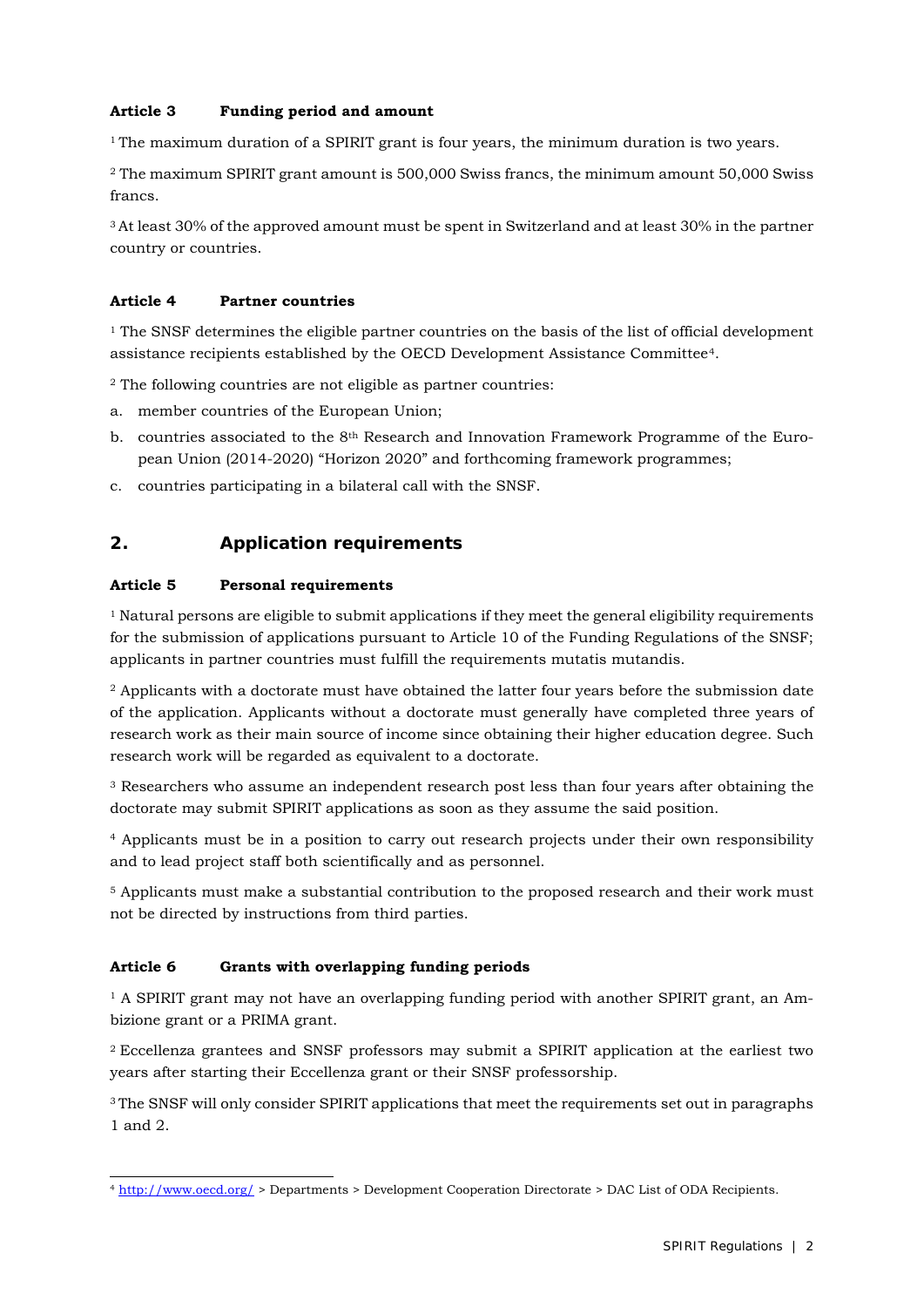## **Article 7 Scientific investigation teams**

 $1A$  scientific investigation team is composed of at least two and at the most four applicants.

<sup>2</sup> At least one applicant must conduct research in Switzerland and at least one applicant must conduct research in an eligible partner country.

<sup>3</sup> Applicants must conduct research work:

- a. in Switzerland or with close links to Switzerland pursuant to Article 10, paragraph 2 of the Funding Regulations or
- b. in a partner country or with close links to a partner country pursuant to Article 10, paragraph 2 of the Funding Regulations.

<sup>3</sup> The scientific investigation team is represented by an applicant based in Switzerland (the responsible applicant, who later becomes the corresponding grantee).

# **3. Proposals, eligible costs and budget**

#### **Article 8 Applications[5](#page-2-0)**

<sup>1</sup> At least one call for SPIRIT applications is launched each year.

<sup>2</sup> …

<sup>3</sup> All proposals must be submitted to the SNSF electronically in accordance with the general and the specific requirements for such grants.

## **Article 9 Re-submissions**[6](#page-2-1)

<sup>1</sup> Applicants whose proposal was rejected may not submit a SPIRIT application for four months following the date of the ruling.

 $2 \ldots$ 

<sup>3</sup> The SNSF only considers a re-submitted application if it is a significantly modified version of the rejected application.

<sup>4</sup> An application that has been rejected can be revised and re-submitted at the most twice.

#### **Article 10 Eligible costs**

<sup>1</sup> SPIRIT grants may be requested to cover the following costs:

- a. the salaries of scientific and technical staff in the SPIRIT project within the scope of the salary ranges and rates prescribed by the SNSF;
- b. material costs directly linked to the research work, namely material of enduring value, expendable items, field expenses, travel expenses, third-party charges, costs of computing time and data as well as costs of providing open access to research data;
- c. direct costs incurred through the use of research infrastructure linked to the research work;
- d. costs for the organisation of conferences and workshops in connection with the SPIRIT project or linked to project-related gender awareness-raising activities;

<span id="page-2-0"></span> <sup>5</sup> Amended based on the decision of the Presiding Board of the National Research Council of 3 November 2020, comes into force as of 1 February 2021.

<span id="page-2-1"></span><sup>6</sup> Amended based on the decision of the Presiding Board of the National Research Council of 3 November 2020, comes into force as of 1 February 2021.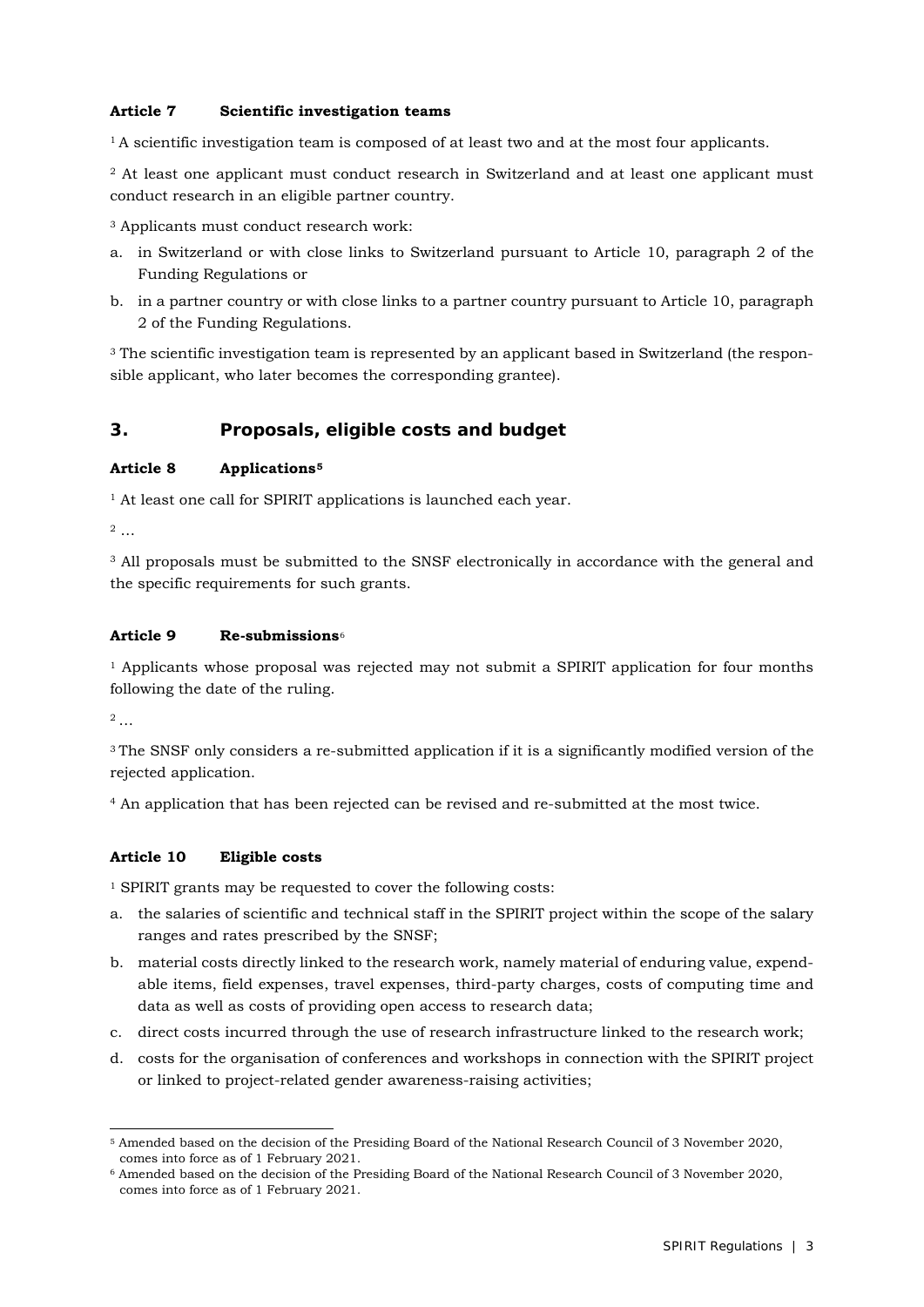- e. costs for national and international cooperation and networking activities carried out in connection with the SPIRIT project.
- <sup>2</sup> The following costs in particular are not covered:
- a. The applicants' own salaries;
- b. Overhead costs.

#### **Article 11 Basis of calculation**

<sup>1</sup> Eligible costs for the partner countries' part of the project may be increased by a maximum of 5% to cover general costs in connection with the research project.

<sup>2</sup> For employees' salaries paid in partner countries, the norms of the respective country will be applied mutatis mutandis, with the SNSF maximum rates generally serving as an upper limit.

<sup>3</sup> Requirements for the coverage of costs are based on the provisions on eligible funds issued by the SNSF.

## **Article 12 Budget**

<sup>1</sup> The SNSF awards global budgets.

<sup>2</sup> Transfers between individual cost categories are permissible subject to Article 3 paragraph 3.

# **4. Evaluation criteria and selection procedures**

## **Article 13 Evaluation criteria**

<sup>1</sup> The relevant criteria for the award of SPIRIT grants are:

- a. the scientific quality of the proposed research project;
- b. the scientific qualifications of the applicants.

<sup>2</sup> The proposal is evaluated based on the following criteria:

- a. scientific relevance;
- b. originality of the aims and objectives;
- c. suitability of the methodology, feasibility;
- d. track record and expertise of the researchers;
- e. complementarity of the research partners;
- f. contribution to increasing scientific capacities in the relevant research field; and
- g. contribution towards raising gender awareness and promoting equal opportunities.

<sup>3</sup> If proposals are scientifically equivalent, proposals by female applicants, or proposals that show better gender awareness, are given priority.

# **Article 14 Selection procedure[7](#page-3-0)**

 $<sup>1</sup>$  The SNSF does not consider applications that do not meet the formal and personal requirements.</sup>

<span id="page-3-0"></span> <sup>7</sup> Amended based on the decision of the Presiding Board of the National Research Council of 3 November 2020, comes into force as of 1 February 2021.